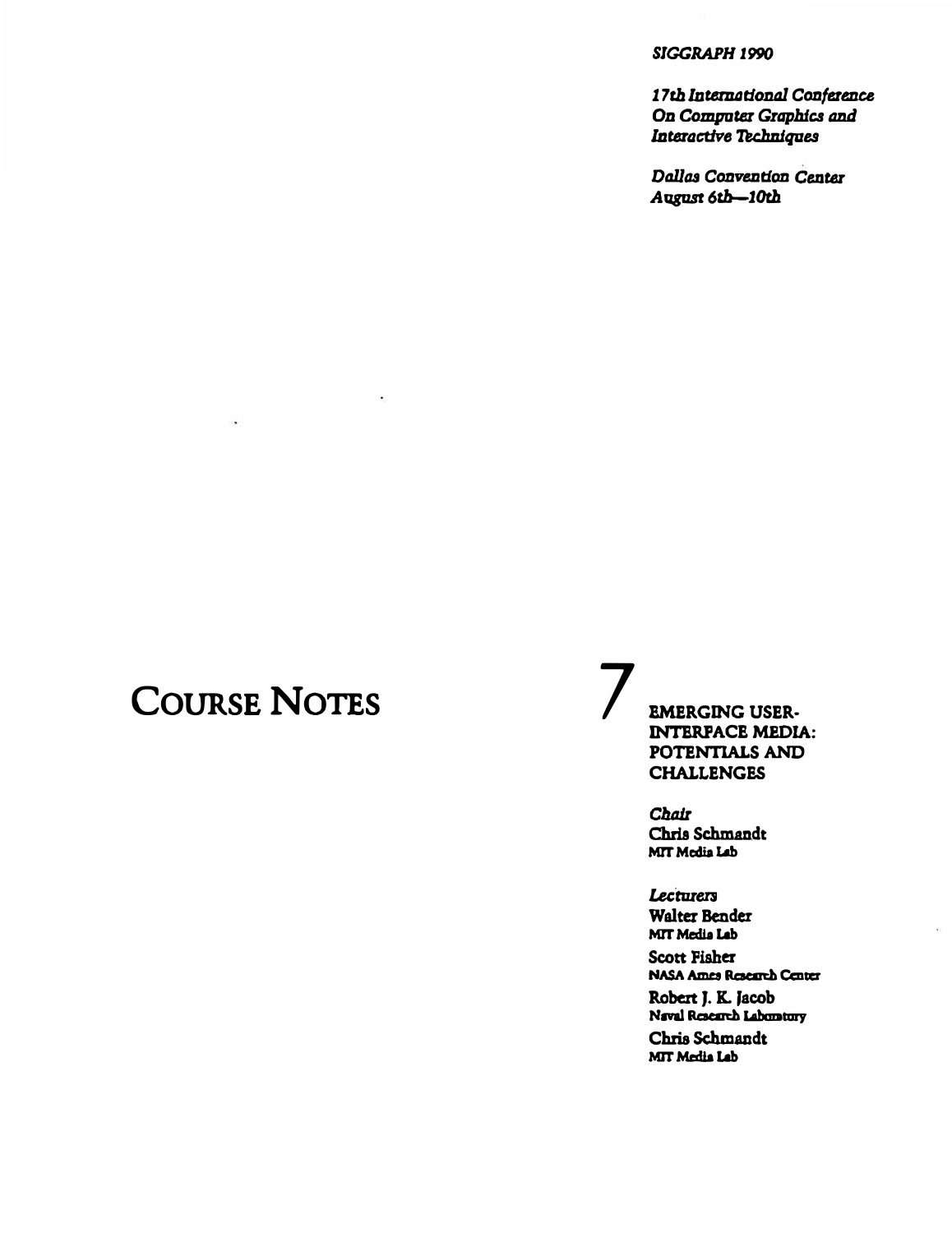### Chair's Introduction Emerging User Interface Media: Challenges and Potentials

This is the second year we have offered this course, and all of us have taught the material elsewhere at one time or another. The course will cover a broad range of topics having to do with media for future user interfaces. There will be four separate segments, covering four topic areas in detail, with a different lecturer for each. The notes are similarly divided. We'll go into as much detail as we have time for and hope to show some sample user interfaces using the various media we'll talk about.

Each of us "believes in" the particular medium we'll discuss. We work with it on a daily basis in our laboratories. We claim to understand its strengths and weaknesses, and have visions about how or why it might be useful. We have built interfaces using it and we'll talk about those. We'd like you to learn about the technologies, but more importantly we'd like you to learn practical details based on our collective experience. As the course title indicates, we believe these media will prove useful for some applications, but we'll discuss many probfems or limitations in them which you must understand in order to employ them successfully.

We've described this course as "introductory" to reflect on its broad nature, but hopefully not on its outlook. We want you to come away from it thinking about the future and what kinds of interfaces you might be designing!

Chris Schwandt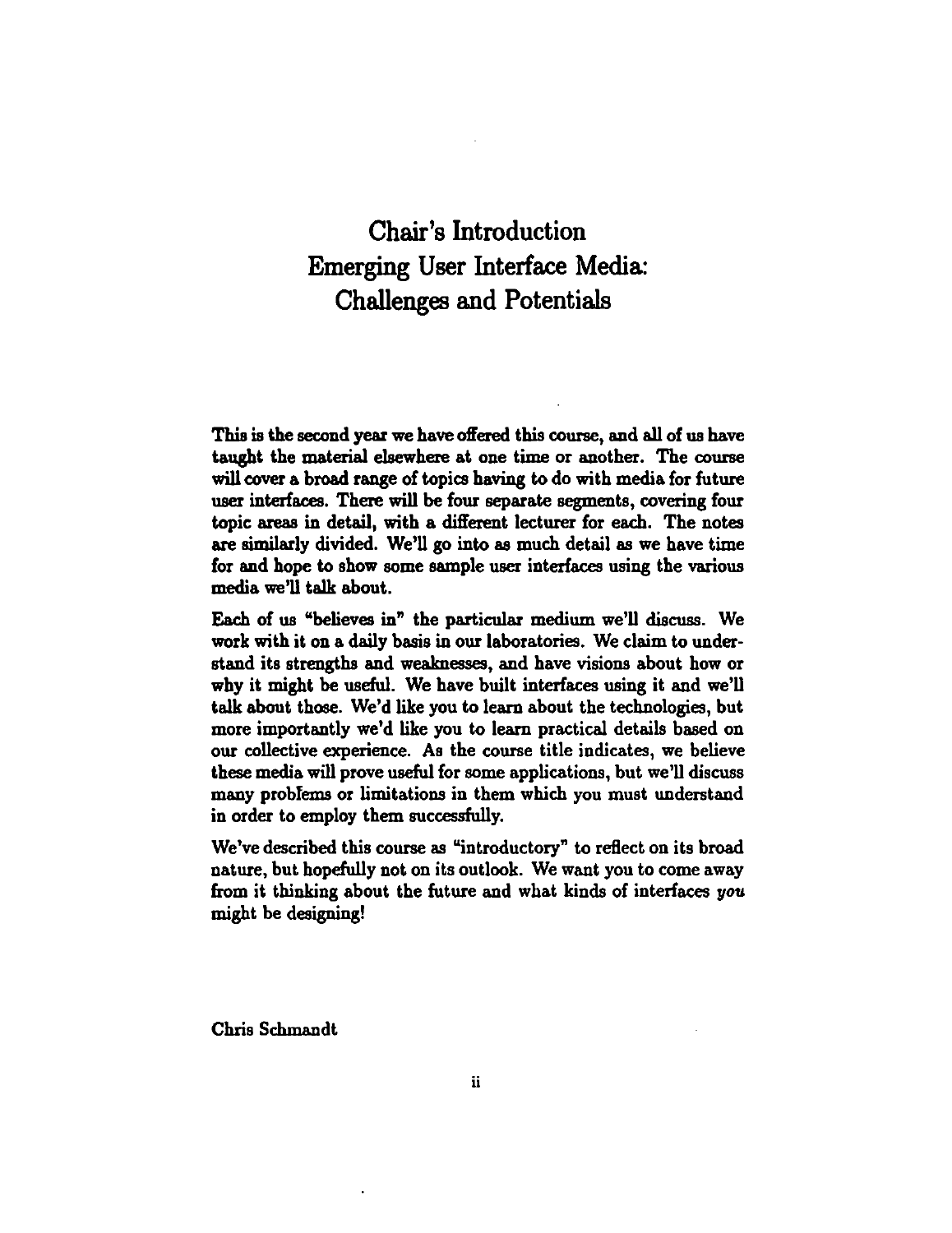### Lecturer biographies

#### Chris Schmandt

Mr. Scbmandt received his B.S. in Computer Science from MIT and an M.S. in computer graphics from MIT's Architecture Machine Group. He is currently a Principal Research Scientist and director of the Speech Research Group of the Media Laboratory at M.I.T. His research interests are focused on interactive computer systems and human-interface issues of synchronous and asynchronous communication. His work emphasizes voice interaction for telecommunication based applications, with a goal of describing and then emulating human conversational behavior.

#### Robert Jacob

Dr. Jacob is a Computer Scientist in the Human-computer Interaction Lab at the Naval Research Laboratory in Washington, where is doing research on the use of eye movements in human-computer interaction techniques and also on formal specification methods for describing user-computer dialogues. He received his Ph.D. from John Hopkins University and is on the faculty of George Washington University, where he teaches courses in Computer Science. He recently served as Tutorials Chair for the ACM CHI'88 conference.

#### Walter Bender

Mr. Bender is a principle research scientist at the MIT Media Laboratory and director of the lab's Electronic Publishing Group. The group is set up to redefine the fields of print, publishing and information retieval. Bender is principle investigator of the Personal Computing Program. Since 1978, Bender has been a member of the Architecture Machine Group at MIT, where he received his MS in 1980. He received his BA from Harvard in 1977.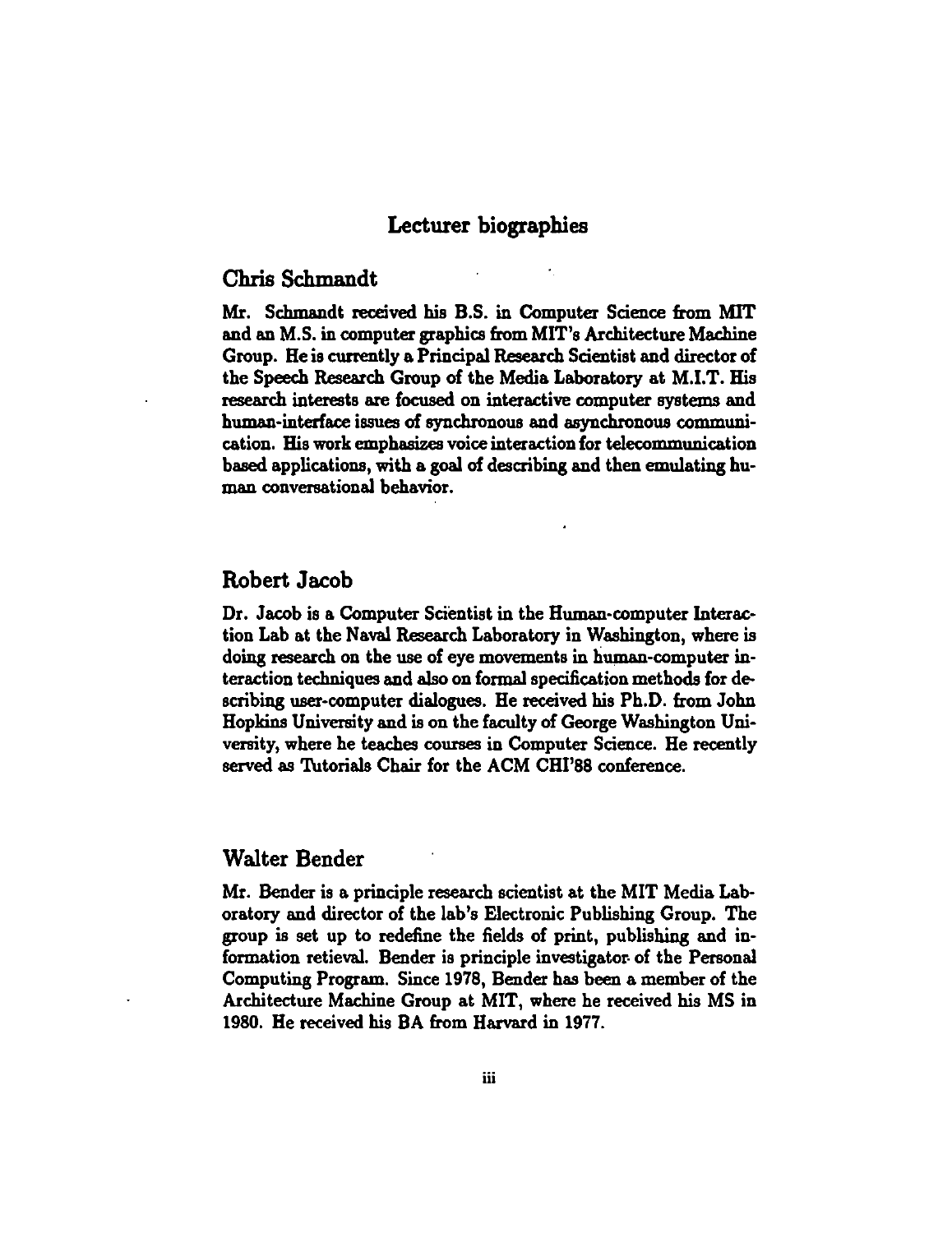#### Scott Fisher

Mr. Fisher attended the Massachusetts Institute of Technology, where he held a research fellowship at the Center for Advanced Visual Studies from 1974 to 1976 and was a member of the Architecture Machine Group from 1978 to 1982 while participating in development of the 'Aspen Movie Map' videodisc project and several stereoscopic display systems for teleconferencing and telepresence applications. Be received the Master of Science degree in Media Technology from MIT in 1981. His current research interests focus primarily in stereoscopic imaging technologies, interactive display enviromnents and the development of media technology for representing 'first-person' sensory experience. Mr. Fisher is currently working with other researchers at NASA to develop a multisensory 'virtual enviromnent' workstation for use in Space Station teleoperation, telepresence and automation activities. Prior to the Ames Research Center, Mr. Fisher has served as Research Scientist with Atari Corporation's Sunnyvale Research Laboratory and has provided consulting services for several other corporations in the areas of spatial imaging and interactive display technology.